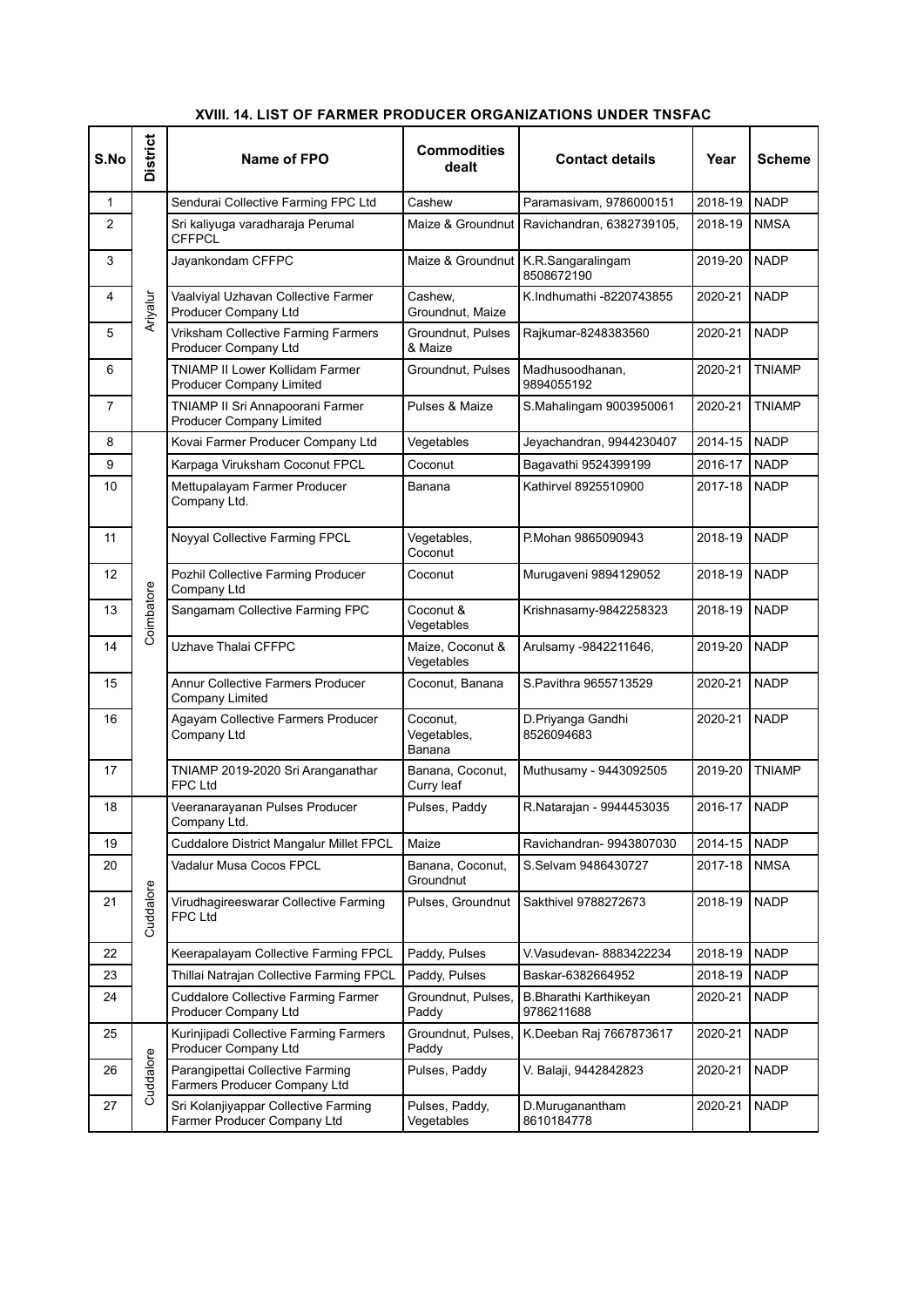| S.No | <b>District</b> | Name of FPO                                                                           | <b>Commodities</b><br>dealt      | <b>Contact details</b>           | Year    | Scheme        |
|------|-----------------|---------------------------------------------------------------------------------------|----------------------------------|----------------------------------|---------|---------------|
| 28   |                 | TNIAMP Vikatakavi FPC Ltd                                                             | Pulses, Maize,<br>Oilseeds       | M.Krishnamurthi,<br>9486787600   | 2019-20 | <b>TNIAMP</b> |
| 29   |                 | TNIAMP Kammapuram Lower Vellar<br><b>FPC Ltd</b>                                      | Pulses, Maize,<br>Oilseeds       | S.Venkatesan/944344992           | 2019-20 | <b>TNIAMP</b> |
| 30   | Cuddalore       | TNIAMP II Cuddalore Lower Pennaiyar<br>Farmer Producer Company Limited                | Groundnut, Pulses,<br>Vegetables | Mourougane 9585528721            | 2020-21 | <b>TNIAMP</b> |
| 31   |                 | <b>TNIAMP II Lower Coleroon Veeranam</b><br>Delta Farmers Producer Company<br>Limited | Pulses, Vegetables               | K.Saravanan<br>8610152689        | 2020-21 | <b>TNIAMP</b> |
| 32   |                 | Varam CFCL                                                                            | Paddy, Pulses,<br>Groundnut      | Boologam 9444556699              | 2019-20 | <b>NADP</b>   |
| 33   |                 | <b>Bodhidharman CFPCL</b>                                                             | Paddy, Pulses,<br>Groundnut      | Gopinathan 9626280129            | 2019-20 | <b>NADP</b>   |
| 34   |                 | Kanchi Anaithu Vivasaigal Producer<br>Company Ltd.                                    | Paddy, Pulses,<br>Groundnut      | Venkatesan-9445237186            | 2016-17 | <b>NADP</b>   |
| 35   | Chengalpattu    | Pallava CFFPCL                                                                        | Paddy, Pulses,<br>Groundnut      | V. N. Jeganathan<br>9791312777   | 2018-19 | <b>NADP</b>   |
| 36   |                 | Green Chengai Collective Farming<br><b>Producer Company Ltd</b>                       | Paddy, Pulses,<br>Groundnut      | Gnanavel, 8072097436             | 2020-21 | <b>NADP</b>   |
| 37   |                 | Madhurantakkam Uzhavan Collective<br>Farmers Producer Company Ltd                     | Paddy, Pulses,<br>Groundnut      | Vijay, 6381987100                | 2020-21 | <b>NADP</b>   |
| 38   |                 | TNIAMP Sri Garuda Fpc Ltd                                                             | Paddy, Pulses,<br>Groundnut      | N. Rathinam 9381513609           | 2019-20 | <b>TNIAMP</b> |
| 39   |                 | Dharmapuri District Millets Producer<br>Company Ltd.                                  | <b>Millets</b>                   | Sivalingam -9787545231           | 2014-15 | <b>NADP</b>   |
| 40   |                 | Thagadur Farmer Producer Company<br>Ltd.                                              | Pulses                           | A.T.Thirumalai 9486345655        | 2014-15 | <b>NADP</b>   |
| 41   |                 | Adhiyaman CFFPCL                                                                      | Groundnut                        | Sivasubramani-<br>yan-9626942260 | 2018-19 | <b>NADP</b>   |
| 42   |                 | Nellikani CFFPCL                                                                      | Groundnut                        | Soundarajan -9843614720          | 2018-19 | <b>NADP</b>   |
| 43   |                 | Aavai CFFPCL                                                                          | Groundnut                        | N.Paramasivam-9442487204         | 2018-19 | <b>NADP</b>   |
| 44   |                 | Subramaniya Siva CF FPCL                                                              | Tamarind                         | Dhanasekarn -9443465116          | 2018-19 | <b>NADP</b>   |
| 45   | harmapuri       | Palacode FPCL                                                                         | Maize                            | Raja- 9787223678                 | 2019-20 | <b>NADP</b>   |
| 46   |                 | Kurinji Collective Farming FPCL                                                       | Maize                            | M.Nallathambai 7904840689        | 2019-20 | <b>NMSA</b>   |
| 47   | ۵               | Hogenakkal Collective Farming Farmer<br>Producer Company Ltd                          | Millets                          | Chandirasekar - 9443799141       | 2020-21 | NADP          |
| 48   |                 | Muthamizh Collective Farming Farmer<br>Producer Company Ltd                           | Maize                            | Thilipan - 9750188532            | 2020-21 | <b>NADP</b>   |
| 49   |                 | Theerthamalai Collective Farming<br>Farmer Producer Company Ltd                       | Maize                            | Siva - 9489429578                | 2020-21 | <b>NMSA</b>   |
| 50   |                 | <b>TNIAMP Pambar Fpc Ltd</b>                                                          | Maize                            | S.Venkatesan 9943777288          | 2019-20 | <b>TNIAMP</b> |
| 51   |                 | TNIAMP II Vaniyar Farmer Producer<br>Company Limited                                  | Maize                            | Subramaniyan 9865028458          | 2020-21 | <b>TNIAMP</b> |
| 52   |                 | Aayakudi Guava & Fruits Company Ltd.,                                                 | Fruits                           | V.Ravichandran -<br>9865851098   | 2014-15 | NADP          |
| 53   |                 | Siru Malai Saaral CFFPC                                                               | Maize                            | Maharajan - 9751957051           | 2018-19 | <b>NADP</b>   |
| 54   | Dindigul        | Palani Murugan CFFPC                                                                  | Milk, Vegetables                 | Palanisamy - 9442027517          | 2018-19 | <b>NADP</b>   |
| 55   |                 | <b>VVG Collective Farm Producers</b><br>Company Ltd                                   | Maize, Groundnut,<br>Moringa     | K.Lakshmanan - 8072249975        | 2019-20 | <b>NADP</b>   |
| 56   |                 | Kodai Hill Garlic & Vegetables Collective<br>Farming Producer Company Limited         | Garlic                           | V.Silambarasan, 7904231677       | 2020-21 | NADP          |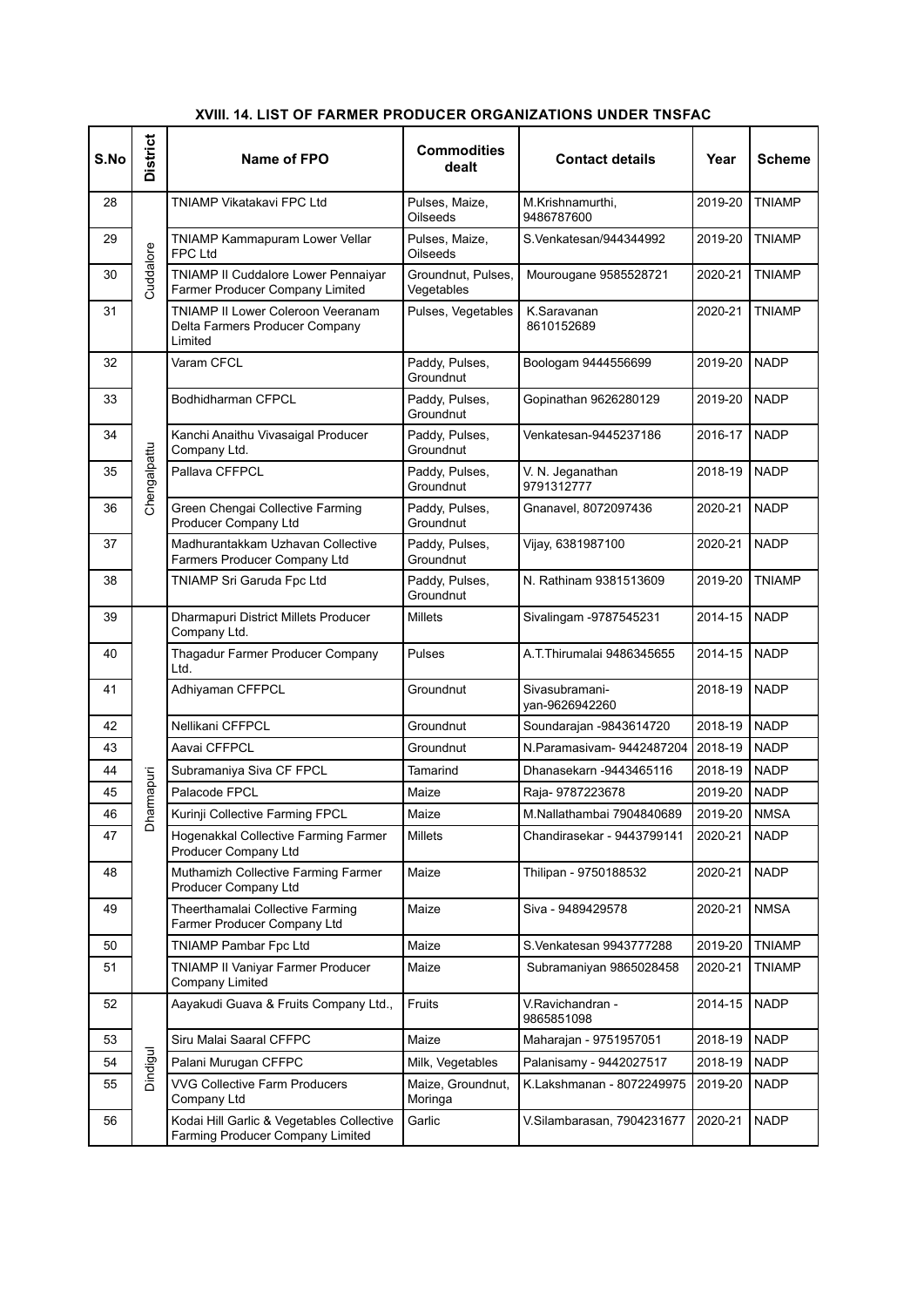| S.No | <b>District</b> | Name of FPO                                                                  | <b>Commodities</b><br>dealt          | <b>Contact details</b>               | Year    | Scheme        |
|------|-----------------|------------------------------------------------------------------------------|--------------------------------------|--------------------------------------|---------|---------------|
| 57   |                 | Kulanthaivelapper Chatrapatti Collective<br>Farming Producer Company Limited | Maize                                | V.Kumaresan, 8220944127              | 2020-21 | <b>NADP</b>   |
| 58   |                 | Vinayaga Collective Farming Farmers<br>Producer Company Ltd                  | Coconut                              | S.Vanitha, 6381851317                | 2020-21 | <b>NADP</b>   |
| 59   | Dindigul        | Karisal Collective Farm Producer<br>Company Ltd                              | Maize                                | S.Sathanantham,<br>9489493030        | 2020-21 | <b>NADP</b>   |
| 60   |                 | TNIAMP 2019-2020 Dhanya FPC Ltd                                              | Small Onion                          | Mr.Selvaraj - 9688780007             | 2019-20 | <b>TNIAMP</b> |
| 61   |                 | TNIAMP 2019-2020 Manjalaru Sub Basin<br>Fpc Ltd                              | Paddy                                | Mr.Rasoolmohideen -<br>9442102421    | 2019-20 | TNIAMP        |
| 62   |                 | Dimbam Dhanya Farmer Producer<br>Company Ltd.,                               | <b>Millets</b>                       | K.Murugan 8098737395                 | 2016-17 | <b>NADP</b>   |
| 63   |                 | Nanayam Farmer Producer Company<br>Ltd.                                      | Maize                                | P. R. KARTHIKEYAN<br>9943036501      | 2017-18 | <b>NADP</b>   |
| 64   |                 | Yermunai Collctive Farming FPCL                                              | Groundnut,<br>Coconut, Gingelly      | M. Thangavel Ph: 9942666966          | 2018-19 | <b>NADP</b>   |
| 65   |                 | Navarathna CFFPCL                                                            | Turmeric, Paddy                      | S. Boopathy Sundaram<br>-98658 38608 | 2018-19 | <b>NADP</b>   |
| 66   |                 | Modakurichi Collective Farm Producer<br>Company Ltd,                         | Turmeric                             | S.Nallasivam 9786531155              | 2018-19 | <b>NADP</b>   |
| 67   |                 | Amudha Surabi CFFPC                                                          | Groundnut                            | M.Marasamy Ph.9715676969             | 2018-19 | <b>NADP</b>   |
| 68   | Erode           | Kanakagiri CFFPC                                                             | Paddy                                | Sakthivel - 94431 55336              | 2019-20 | <b>NADP</b>   |
| 69   |                 | Udayamalar CFFPC                                                             | Vegetables,<br>Groundnut             | Selvaraj - 83442 21000               | 2019-20 | <b>NADP</b>   |
| 70   |                 | <b>Marutham CFFPC</b>                                                        | Sugarcane                            | K.P natesan 9655181849               | 2019-20 | <b>NADP</b>   |
| 71   |                 | Kodumudi Collective Farm Farmer<br><b>Producer Company Limited</b>           | Turmeric                             | Kokilavani -7502714744               | 2020-21 | <b>NADP</b>   |
| 72   |                 | Bhavanisagar Collective Farming Farmer<br><b>Producer Company Limited</b>    | Banana                               | Dhanasekar -9080390982               | 2020-21 | <b>NADP</b>   |
| 73   |                 | TNIAMP Lower Bhavani Fpc                                                     | Paddy, Banana,<br>Groundnut          | Jothimani 9750516805                 | 2019-20 | <b>TNIAMP</b> |
| 74   |                 | TNIAMP II Mettur-Noyyal Kaveri Farmers<br><b>Producer Company Limited</b>    | Paddy, Banana,<br>Gingelly           | Miniappan 9360308025                 | 2020-21 | <b>TNIAMP</b> |
| 75   |                 | TNIAMP II Mettur-Noyyal Bhavani<br>Farmers Producer Company Limited          | Paddy, Banana,<br>Groundnut          | R. venkatachalam<br>9095337958       | 2020-21 | <b>TNIAMP</b> |
| 76   |                 | Uthiramerur Farmer Producer Company                                          | Black gram, Green<br>Gram, Groundnut | 2. Miniappan                         | 2017-18 | <b>NADP</b>   |
| 77   |                 | Sri Ramanujar CFFPCL                                                         | Paddy, Groundnut,<br><b>Pulses</b>   | Devaraj 9952142401                   | 2018-19 | <b>NADP</b>   |
| 78   | Kancheepuram    | Uthirakanchi CFFPCL                                                          | Paddy, Groundnut,<br>Pulses          | Shanmugam 9965647941                 | 2018-19 | <b>NADP</b>   |
| 79   |                 | Kundrathur Collective Farmers Producer<br>Company Ltd                        | Paddy, Groundnut,<br>Pulses          | R.Prabu, 7358844190                  | 2020-21 | <b>NADP</b>   |
| 80   |                 | TNIAMP 2019-2020 Mamallan FPC Ltd                                            | Paddy, Groundnut,<br>Pulses, Fruits  | Assaithambi 9047747789               | 2019-20 | <b>TNIAMP</b> |
| 81   |                 | Nanjilnadu Banana Farmer Producer<br>Company                                 | Banana                               | Krishnakumar-8903274060              | 2017-18 | <b>NADP</b>   |
| 82   | Kanyakumari     | Kanyakumari Rubber Producer Company<br>Ltd                                   | Rubber                               | Manoharan -7904859952                | 2018-19 | <b>NADP</b>   |
| 83   |                 | Rajakkamangalam Block Coconut<br>Producer<br>Company Ltd                     | Coconut                              | Rajappa - 9486129188                 | 2018-19 | <b>NADP</b>   |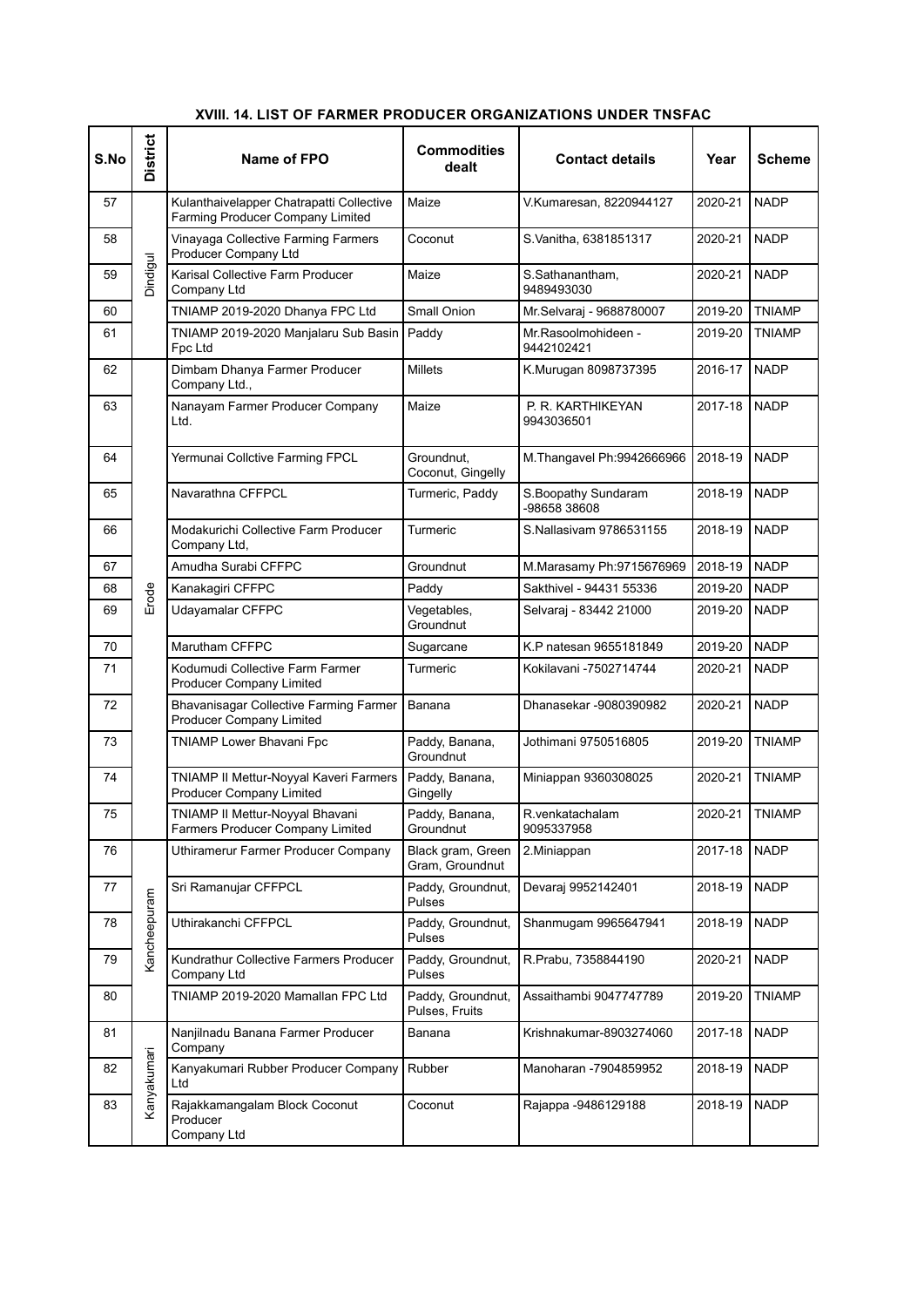#### **S.No District Name of FPO** <br>**Commodities dealt Contact details Year Scheme**  $84$ Kanyakumari Killiyoor Collective Farming Farmer Producer Company Ltd Livestock rearing  $\Big|$  S.Nagarajan, 98438 03200 2020-21 NADP 85  $\left| \begin{array}{c} 1 \ \widehat{m} \end{array} \right|$  Kappiyarai Collective Farming Farmer Producer Company Ltd Honey processing, **Coconut** Joseph Agnel, 94884 65504 2020-21 NADP 86 Karur Puliyur Pugalur Farmer Producer Company Minor Millets | Karuppanan, 9443351498 | 2017-18 NADP 87 NTK CFFPCL Groundnut Maruthamuthu - 8838537055 2018-19 NADP 88 **Aravai Murungai Collective Farming** FPCL Moringa R.Selvaraj- 7013503441 2018-19 NADP 89 | Karuvai Kaveri CFFPC | Coconut | P.Murugaiyan, 9360823504 | 2018-19 | NMSA 90 | Karur velaan CFPCL | Pulses, Oilseeds | A. Palanivel - 9940392109 | 2019-20 NADP 91  $\sqrt{9}$  Kadavur CFPCL Groundnut. Redgram G.Kathirvel-9443021090 | 2019-20 | NMSA 92 | Sugavai Collective Farming Farmers Producer Company Ltd Paddy, Banana N.Ajay-8056505183 2020-21 NADP 93 | Nanbargal Collective Farming Farmer Producer Company Ltd Pulses, Oilseeds P.Precilla - 8220709063 2020-21 NADP 94 | TNIAMP Karur Pungar Farmer Producer Company Limited Oilseeds & Pulses | Panjapatti Elango, 9791561511 2020-21 TNIAMP 95 Krishnagiri Krishnagiri District Mango Producer Company Ltd., Mango Sitrarasan V G - 9486876160 2014-15 NADP 96 | Raithamithra Farmer Producer Company  $ht$ Vegetables | Anumanthappa D -9659542051 2014-15 NADP 97 | Resahe Farmer Producer Company | Vegetables | Hemantha kumar -9003350555 2017-18 NMSA 98 Kelemangalam Vegetable CFFPCL, Vegetables Harish - 9443752116 | 2018-19 NADP 99 Mathur CFPCL Groundnut Kalpana - 8525083050 2019-20 NADP 100 Giri Collective Farming Farmer Producer<br>
Company Ltd<br>
101 Giri Collective Farming Farmer<br>
Veppanapalli Collective Farming Farmer Company Ltd Mango K.HariKrishnan 9626640485 2020-21 NADP 101 |  $\frac{\overline{\omega}}{\sqrt{2}}$  | Veppanapalli Collective Farming Farmer Producer Company Ltd Groundnut | C.Arul murugan 9629381670 | 2020-21 | NADP 102 Shoolagiri Mint & Tomato Collective Farming Farmer Producer Company Ltd Vegetables | Vijay 9003477936 | 2020-21 NADP 103 Vivasayee Collective Farming Farmer Producer Company Ltd Vegetables Thamilarasi,9952767840 2020-21 NADP 104 | TNIAMP Kalavai FPC | Turmeric, **Groundnut** Souda - 8838163938 2019-20 TNIAMP 105 | Cajano Farmer Producer Company Limited Redgram Manikandan 7904867449 2020-21 TNIAMP 106 Kallakurichi Kallakurichi district CFFPC Pulses K.Elayaraja 9894272923 2019-20 NADP 107 Sankarapuram CFFPCL Pulses, Millets, **Oilseeds** R.Sathiyamoorthi 9442442275 2018-19 NADP 108 **Eriyur Manimutha FPCL** Pulses, Millets P.M.Subramaniyan 9965758823 2014-15 NADP 109 Sri Lakshmi Narasimmar Collective<br>
Externing Farmer Producer Company<br>
Limited<br>
Support of the Limited Farming Farmer Producer Company **Limited** Pulses M.Karthikeyan, 9894897612 2020-21 NADP 110 |  $\leq$  | Chinnasalem Collective Farming Farmer Producer Company Ltd Maize **V.Vinayagamurthy,** 9944876980 2020-21 NADP 111 Tirukoilur Collective Farming Farmer Producer Company Ltd Millets K.Sathishkumar, 6382696348 2020-21 NADP 112 TNIAMP Lower Vellar FPC Pulses Sekar 9787678285 2019-20 TNIAMP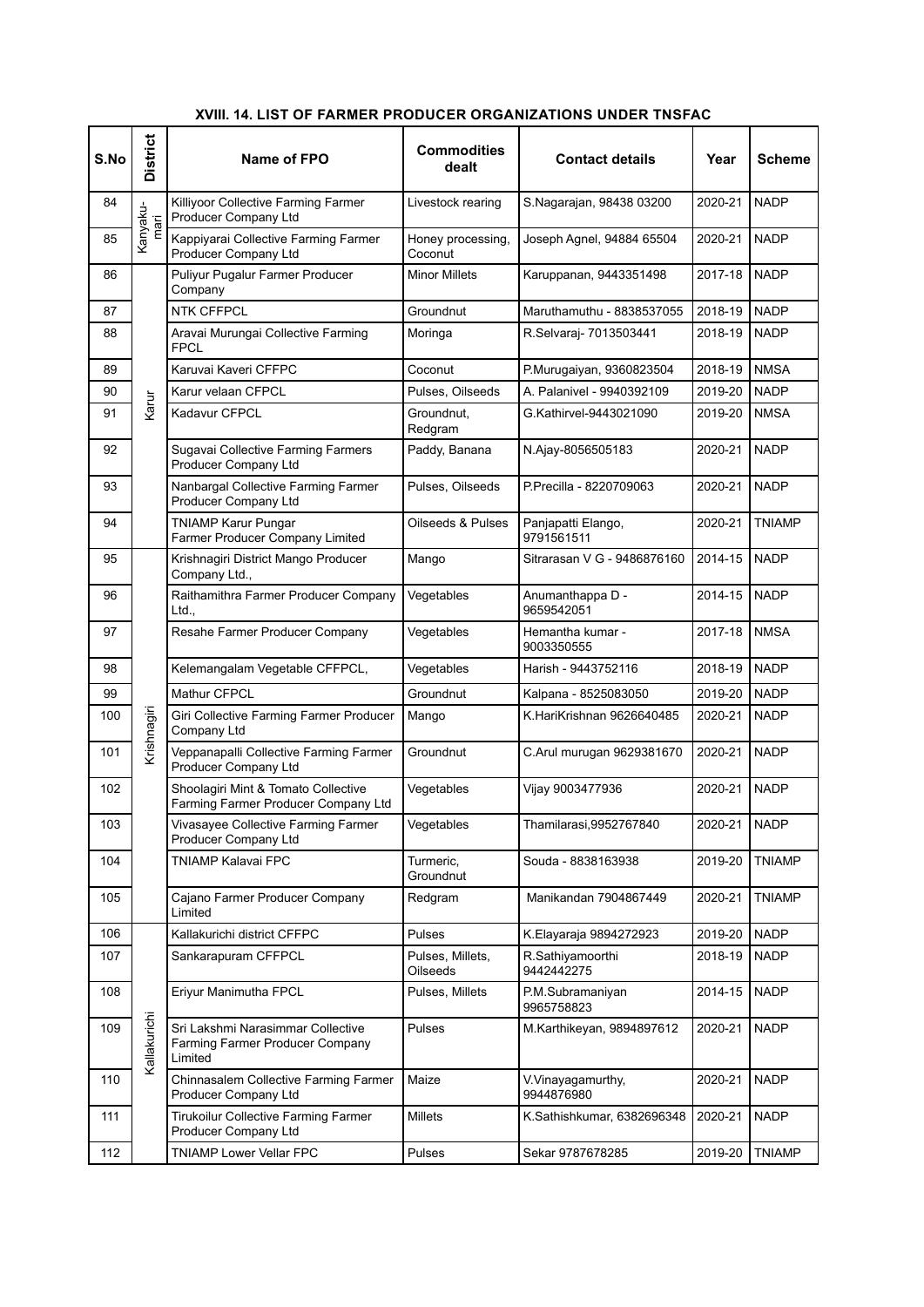### **S.No District Name of FPO Commodities dealt Contact details Year Scheme** 113 Madurai Madurai Maavatta Thennai Mattrum Ethara Payirgal Producer Company Ltd Coconut, Groundnut Muthu Peyandi - 9442258444 2016-17 NADP 114 | Alagar malayaan Millets and other Crops-FPCL Groundnut Ramasamy – 9751321134 2018-19 NADP 115 Alangai Jallikattu Agri Horti Crops FPCL Paddy Nehruji – 9786446957 2018-19 NADP 116 | Thangabhoomi-Millets & other Crops-FPCL Millets, Groundnut | Bhagavathi Babu -9965899665 2018-19 NADP 117 | T.Vadipatti Integrated Farming System FPC Coconut Chellapandi – 8072396929 2019-20 NADP 118 G Chellampatti CFFPC Millets Muruganantham –<br>
E Chellampatti CFFPC Millets Muruganantham –<br>
B Chellampatti CFFPC 8940929289 2019-20 NADP 119 | E Thirumangalam Agri&Horti CFFPC | Millets | Sivakumar – 9943333495 | 2019-20 | NMSA 120 | Usilai Collective Farming Farmers Producer Company Ltd Millets, Green gram Surendar - 8870502069 2020-21 NADP 121 | T. Kallupatti Collective Farming Farmers Producer Company Ltd Maize, Pulses & Millets Priya - 8754366472 2020-21 NADP 122 | Sathuragiri Collective Farming Farmers Producer Company Ltd Maize & Millets | Vigneshwaran - 8190809963 | 2020-21 | NADP 123 | TNIAMP Sathiar Arimigu Kallalagar Fpc Ltd Paddy, Pulses | Jayakumar - 9788854848 | 2019-20 TNIAMP 124 TNIAMP Melur Farmer Producer Company Limited Paddy, Pulses | Gunasekaran 9843614224 | 2020-21 | TNIAMP 125 Mayiladuthurai Veerachozhan Farmers Producer company Ltd., Paddy, Pulses | M. R. Sukumar - 9443276246 | 2014-15 | NADP The Company Ltd.,<br>
126 Mayiladuthurai Kamban CFFPC Paddy, Pulses Mr.Rajaraman - 73393 19867 2018-19 NADP<br>
127 Mayuranathar Collective Farming Paddy, Pulses P. Sathiyamurthy - 2020-21 NADP<br>
128 Producer Company Ltd<br>
128 Pro 127 |  $\frac{1}{R}$  | Mayuranathar Collective Farming Producer Company Ltd Paddy, Pulses  $\bigcap$  P. Sathiyamurthy -9843243808 2020-21 NADP  $\overline{128}$   $\geq$   $\overline{\phantom{1}}$  Chozhamandalam Collective Farming Producer Company Ltd Paddy, Pulses | T. Thiyaghu - 8220803117 | 2020-21 NADP 129 Nagapattinam Cauvery Farmers Producer Company Ltd., Paddy, Pulses | Thanabalan - 9578785252 | 2015-16 NMSA 130 Vennaru CF FPC Ltd Paddy, Pulses R.Madhavan 9585756894 2019-20 NADP 131 Early Magai Collective Farming Producer<br>
132 Baggi Thirumaraikadu Collective Farming<br>
Producer Company Ltd<br>
Producer Company Ltd Company Ltd Paddy, Pulses S. Vignesh - 9585125515 2020-21 NADP 132 |  $\frac{1}{6}$  Thirumaraikadu Collective Farming Producer Company Ltd Paddy, Pulses | T. Iyyappan - 9715970313 | 2020-21 | NADP 133 TIMIAMP Ponni Nathi Fpc Ltd Pulses, Groundnut Sugumar 94425 57768 2019-20 TNIAMP 134 | TNIAMP Thamizhisai Moovar Farmer Producer Company Limited Pulses R.Ashokan - 9443419966 2020-21 TNIAMP 135 Namakkal Valwill Sudesi Farmer Producer Company Ltd. Millets, Pulses R.Subramaniam-9677991254 2015-16 NADP 136 Rasipuram Collective Farming FPCL Small Onion, Groundnut Periyasamy - 8667066221 | 2018-19 NADP 137 Vaanavil CFFPCL Groundnut Sengodan - 9443088983 2018-19 NADP<br>
138 Kollimalai CFFPC Pepper Chandran - 9751161224 2018-19 NADP 138 Kollimalai CFFPC Pepper Chandran - 9751161224 2018-19 NADP

139 <sup>Z</sup> Vetri CFFPC Sugarcane Murugesan-7708915709 2019-20 NADP 140 Namakkal Anjaneya CFFPC Maize Karuppaiah - 9443195356 2019-20 NADP

Groundnut V.Khemanandhini -

9865053384

2020-21 NADP

141 | Winmeen Collective Farm Producer Company Limited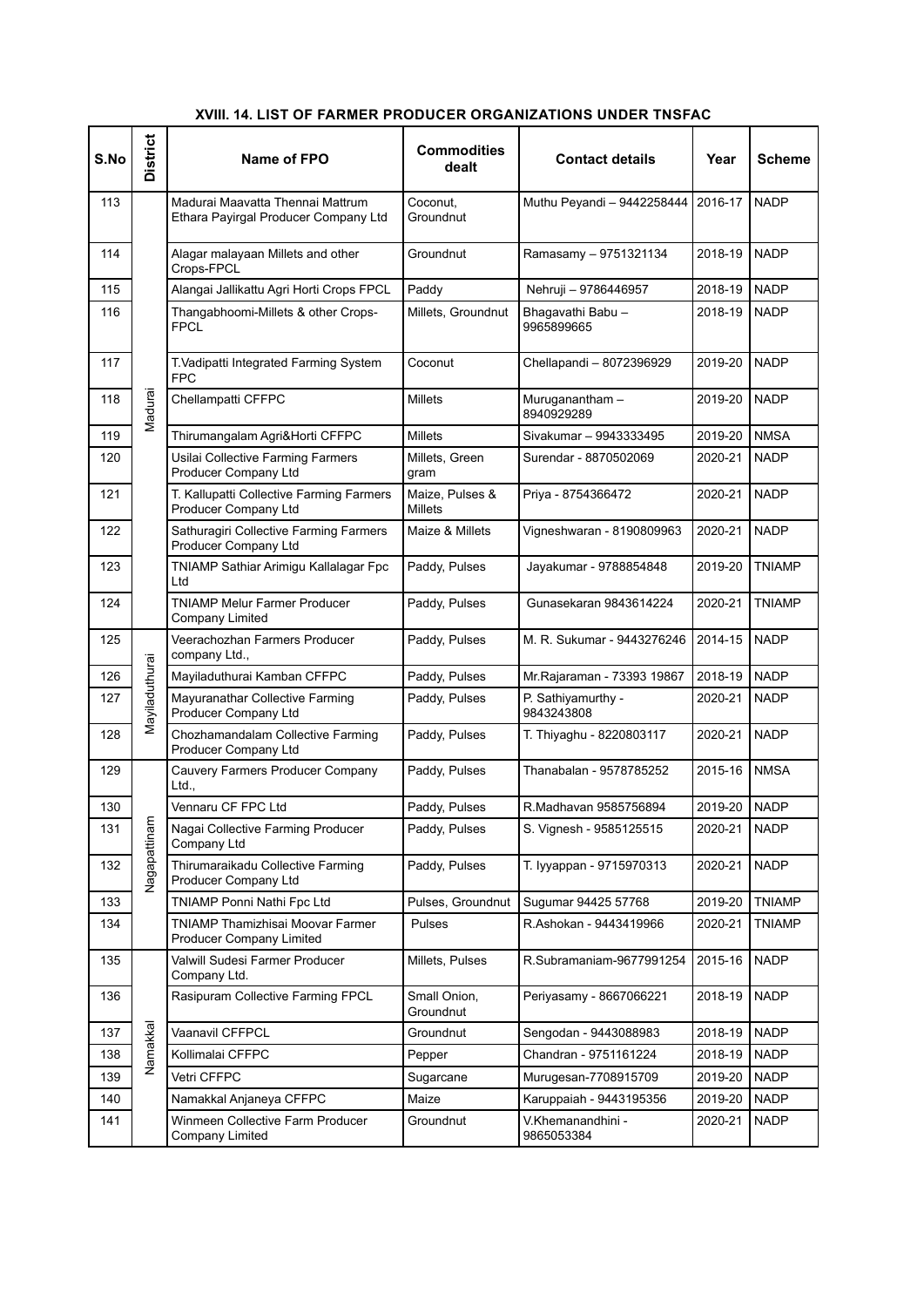|  |  |  |  | XVIII. 14. LIST OF FARMER PRODUCER ORGANIZATIONS UNDER TNSFAC |  |
|--|--|--|--|---------------------------------------------------------------|--|
|--|--|--|--|---------------------------------------------------------------|--|

| S.No | <b>District</b> | Name of FPO                                                                 | <b>Commodities</b><br>dealt              | <b>Contact details</b>          | Year    | <b>Scheme</b> |
|------|-----------------|-----------------------------------------------------------------------------|------------------------------------------|---------------------------------|---------|---------------|
| 142  |                 | Vel Collective Farm Producer Company<br>Ltd                                 | Sugarcane,<br>Tapioca                    | M.Mahesh - 8883529086           | 2020-21 | <b>NADP</b>   |
| 143  |                 | Vennandur Collective Farm Producer<br>Company Ltd                           | Tapioca, Samll<br>Onion                  | R.Sathiswaran - 8489275567      | 2020-21 | <b>NMSA</b>   |
| 144  | Namakkal        | <b>TNIAMP Thirumanimuthar-Puduchatram</b><br><b>Farmer Producer Company</b> | Green Gram,<br>Gingelly                  | P.S.Palanisamy -<br>9787143515  | 2020-21 | <b>TNIAMP</b> |
| 145  |                 | <b>TNIAMP Thirumanimuthar-Valarpirai</b><br><b>Farmer Producer Company</b>  | Groundnut                                | Loganathan - 9710292895         | 2020-21 | <b>TNIAMP</b> |
| 146  |                 | TNIAMP Sendai Karaipottanar Farmers<br><b>Producer Company Limited</b>      | Coconut, Arecanut                        | Mohan kumar - 8778012145        | 2020-21 | <b>TNIAMP</b> |
| 147  |                 | High Hills Tea Farmer Producer<br>Company                                   | Tea, Hilly<br>Vegetables                 | S.Sureshkumar - 9443026394      | 2017-18 | <b>NADP</b>   |
| 148  |                 | Neelagiri CFFPCL                                                            | <b>Hilly Vegetables</b>                  | G.Babu - 8248407230             | 2018-19 | <b>NADP</b>   |
| 149  |                 | <b>Blue Mountain CFFPC</b>                                                  | <b>Hilly Vegetables</b>                  | Santhosh 9360648787             | 2019-20 | <b>NADP</b>   |
| 150  | The Nilgiris    | Kothagiri CFFPC                                                             | <b>Hilly Vegetables</b>                  | Shanmugam 9787556440            | 2019-20 | <b>NADP</b>   |
| 151  |                 | Pasuvanam Collective Farmer Producer<br>Company Ltd                         | <b>Hilly Vegetables</b>                  | S.Manikandan, 6369751951        | 2020-21 | <b>NADP</b>   |
| 152  |                 | Mudumalai Collective Farmer Producer<br>Company Ltd                         | Spices &<br>Vegetables                   | Jagatheswaran, 9047485338       | 2020-21 | <b>NADP</b>   |
| 153  |                 | Perambalur district maize and onion<br>Farmer Producer Co. Ltd              | <b>Small Onion</b>                       | Mr. Visvanathan-9976911666      | 2015-16 | <b>NMSA</b>   |
| 154  |                 | Kurumbalur Collective Farming FPC<br>Limited                                | Small Onion,<br>Maize                    | Mr.Sankar-9842420519            | 2018-19 | <b>NADP</b>   |
| 155  |                 | Veppanthattai CFFPCL                                                        | Maize                                    | Mr.Sekar-9566537831             | 2019-20 | <b>NMSA</b>   |
| 156  | Perambalur      | Veppur Collective Farmers Producer<br><b>Company Limited</b>                | Maize                                    | Krishnaveni-8098446521          | 2020-21 | <b>NADP</b>   |
| 157  |                 | Alathur Collective Farmer Producer<br><b>Company Limited</b>                | Small Onion,<br>Maize                    | Subashni-9655275667             | 2020-21 | <b>NADP</b>   |
| 158  |                 | TNIAMP 2019-2020 Lower Vellar Farmer<br><b>Producer Company</b>             | Maize                                    | Mr.Periyasamy-9443107491        | 2019-20 | <b>TNIAMP</b> |
| 159  |                 | Pudukottai Coconut Farmer Producer<br>Company Ltd                           | Coconut                                  | Gandhi - 9486402830             | 2015-16 | <b>NADP</b>   |
| 160  |                 | Pudukottai Organic Farmer Producer<br>Company Ltd.,                         | <b>Millets</b>                           | Tr.Adhappan - 9842093143        | 2015-16 | <b>NADP</b>   |
| 161  |                 | Illupur Agriculture Farmer Producer<br>Company Ltd.,                        | Pulses,<br>Paddy, Milk,<br>Countychicken | Tr.Jayakumar 8667875432         | 2014-15 | <b>NADP</b>   |
| 162  |                 | Nakeerar Coconut CFFPCL                                                     | Coconut                                  | S.V. Kamarasu - 6381896434      | 2018-19 | <b>NADP</b>   |
| 163  |                 | Aranthai Collective Farm Producer<br>Company                                | Millets, Oilseeds                        | AKM.Durairaj 9865333079         | 2018-19 | <b>NADP</b>   |
| 164  | Pudukkottai     | TNIAMP 2019 - 20 Viralimalai Ponnaniyar<br>Fpc                              | Groundnut, Pulses                        | Tirupathi - 9787250056          | 2019-20 | <b>TNIAMP</b> |
| 165  |                 | Ponnamaravathy organic CFPCL                                                | Vegetables, Milk,<br>Paddy               | Tr.Ramalingam - 9894617731      | 2019-20 | <b>NADP</b>   |
| 166  |                 | <b>Puthupunal CFFPC</b>                                                     | Coconut, Paddy,<br>Vegetables            | Tr.M.Eswaran - 9443012498       | 2019-20 | <b>NADP</b>   |
| 167  |                 | Nammazhvaar Collective Farmer<br>Producer Company Ltd                       | Groundnut, Paddy                         | Navarathina - 7094951780        | 2020-21 | <b>NADP</b>   |
| 168  |                 | Sithagiri Organic Collective Farm<br>Producer Company Ltd                   | Pulses,<br>Vegetables, Paddy             | Veerapandiselvi -<br>7402065317 | 2020-21 | <b>NADP</b>   |
| 169  |                 | Nerkuppam Collective Farm Producer<br>Company Ltd                           | Paddy                                    | Abishek - 7708266141            | 2020-21 | <b>NADP</b>   |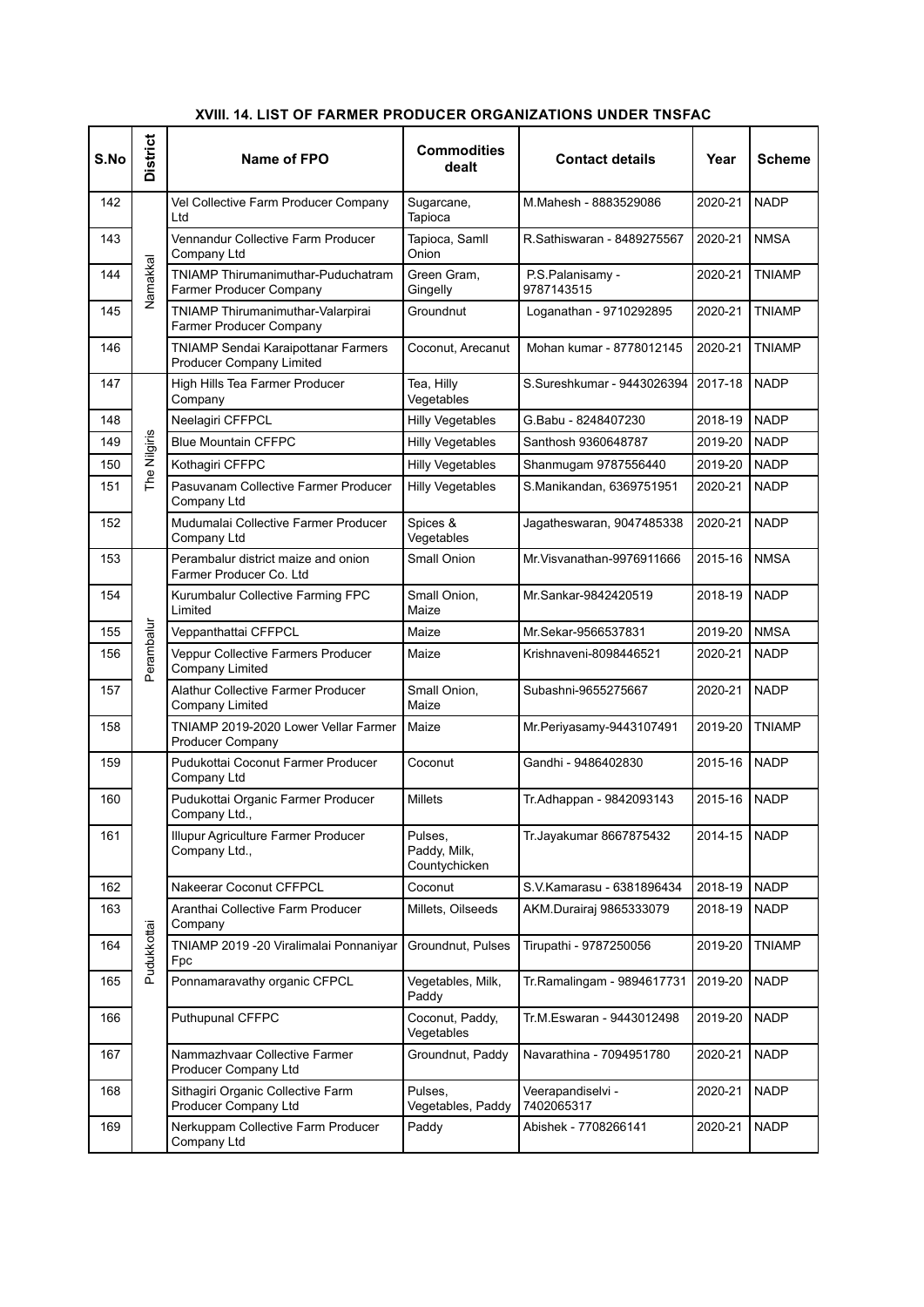| S.No | <b>District</b> | Name of FPO                                                            | <b>Commodities</b><br>dealt               | <b>Contact details</b>                                                                                                         | Year    | <b>Scheme</b> |
|------|-----------------|------------------------------------------------------------------------|-------------------------------------------|--------------------------------------------------------------------------------------------------------------------------------|---------|---------------|
| 170  |                 | Ramnad Chillies Producer Company<br>Ltd.,                              | Chillies                                  | Michael, 9344649823                                                                                                            | 2014-15 | <b>NADP</b>   |
| 171  |                 | Mudhuvai Millets Farmer Producer<br>Company                            | <b>Millets</b>                            | S.Sooraselvi - 80986 50289                                                                                                     | 2018-19 | <b>NADP</b>   |
| 172  |                 | Kamuthi Farmer Producer Company Ltd                                    | Chillies, Paddy                           | Rani Baskaran - 9787505942                                                                                                     | 2018-19 | <b>NADP</b>   |
| 173  |                 | Ramanathapuram Coconut FPC                                             | Coconut                                   | Jahir Hussain - 9092959069                                                                                                     | 2019-20 | <b>NADP</b>   |
| 174  | Ramanathapuram  | Paramakudi CFFPC                                                       | Chillies, Paddy,<br>Cotton                | M.Nagarethinam -<br>8940032316                                                                                                 | 2019-20 | <b>NADP</b>   |
| 175  |                 | Ramanathapuram Nerkalanjiyam<br>Farmers Producer Company Ltd           | Paddy                                     | R.Kannan - 75022 70537                                                                                                         | 2020-21 | <b>NMSA</b>   |
| 176  |                 | <b>Bogalur Collective Farming Farmers</b><br>Producer Company Ltd      | Paddy, Cotton,<br>Chillies                | R.Somu - 97882 24137                                                                                                           | 2020-21 | <b>NADP</b>   |
| 177  |                 | Arcot collective farming producer<br>company Ltd.,                     | Groundnut,<br>Gingelly, Coconut           | Mr. Sampath 6201612037                                                                                                         | 2018-19 | <b>NADP</b>   |
| 178  | Ranipet         | Sholinghur Shree Yoga Narashimmhar<br><b>CFFPCL</b>                    | Groundnut                                 | Mr.Sekar 8925421955                                                                                                            | 2018-19 | <b>NADP</b>   |
| 179  |                 | Nemili Collective Farming Farmer<br><b>Producer Company Limited</b>    | Paddy, Groundnut                          | Ajith Kumar, 9043764460                                                                                                        | 2020-21 | <b>NADP</b>   |
| 180  |                 | Akshaya marutham Collective Farming<br>Farmer Producer Company Limited | Paddy, Groundnut                          | Pavithra, 8559045359                                                                                                           | 2020-21 | <b>NADP</b>   |
| 181  |                 | ThangaThamarai Farmers Producer<br>Company Ltd.                        | Pulses                                    | S.Sampath-9442215391                                                                                                           | 2014-15 | <b>NADP</b>   |
| 182  |                 | Kalvarayan Farmers Producer Company<br>Ltd                             | <b>Millets</b>                            | S.Senthilkumar 9698888363                                                                                                      | 2016-17 | <b>NADP</b>   |
| 183  |                 | Jarugumalai Farmer Producer Company                                    | Flowers                                   | A.Arapuli 6369341626                                                                                                           | 2017-18 | <b>NMSA</b>   |
| 184  |                 | <b>Elam Thendral CFFPCL</b>                                            | Millets, Groundnut                        | S.Alaguvel 9655420888<br>L.Natarajan 9790237851<br>P.Tamilselvan 9443915609<br>M.Ponnusamy 9865638120<br>A.Manikkam 9047763250 | 2018-19 | <b>NADP</b>   |
| 185  | Salem           | Sailam Collective Farm Producer<br>Company Ltd,                        | Groundnut,<br>Sugarcane                   | S.Sureshkumar 8925350690                                                                                                       | 2018-19 | <b>NADP</b>   |
| 186  |                 | Sri Sangamithra CFFPC                                                  | Groundnut, Pulses                         | Th.P.Kumar 9942233433                                                                                                          | 2018-19 | <b>NMSA</b>   |
| 187  |                 | Mecheri Sree Badrakaliamman CFPCL                                      | Pulses                                    | T.Dhanabalan-8870321263                                                                                                        | 2019-20 | <b>NADP</b>   |
| 188  |                 | Thangatharagai FPO                                                     | Groundnut, Millet                         | S.Vidhyasekar 9787388828                                                                                                       | 2019-20 | NADP          |
| 189  |                 | Chithambareswarar Collective Farm<br>Farmers Producer Company Limited  | Millet                                    | A.Balakumar, 9092764311                                                                                                        | 2020-21 | <b>NADP</b>   |
| 190  |                 | Annai Kaveri Collective Farmers<br><b>Producer Company Limited</b>     | Oilseeds, Chillies,<br>Fruits, Vegetables | R.S. Sugavanam,<br>9698993972                                                                                                  | 2020-21 | <b>NADP</b>   |
| 191  |                 | Sree Jayam Collective Farm Producer<br>Company Ltd                     | Oilseeds                                  | P.Gunasekaran, 9994648950,                                                                                                     | 2020-21 | <b>NADP</b>   |
| 192  |                 | TNIAMP II Sankagiri Farmer Producer<br>Company Limited                 | Groundnut, Pulses                         | R.Ramkumar,<br>9952488049                                                                                                      | 2020-21 | <b>TNIAMP</b> |
| 193  |                 | Sivagangai Coconut Farmers Producer<br>Company Ltd.,                   | Coconut                                   | K.Sevugaperumal -<br>9842127522                                                                                                | 2016-17 | <b>NADP</b>   |
| 194  | Sivagangai      | Shri Kalatthi Ayyanar CFFPCL                                           | Paddy, Millets,<br>Pulses                 | SB.Murugesan - 9442042920                                                                                                      | 2018-19 | <b>NADP</b>   |
| 195  |                 | Sri karpaga Vinayaga CFFPCL                                            | Coconut, Millet                           | C. Valliyappan- 9751868247                                                                                                     | 2018-19 | <b>NADP</b>   |
| 196  |                 | Neelavaanam CFPCL                                                      | Paddy, Millets                            | J. Thamaraikannan-<br>9788129619                                                                                               | 2019-20 | <b>NADP</b>   |
| 197  |                 | Sri Swarnakaleeswarar CFPCL                                            | Paddy, Groundnut,<br>Millets              | Kumaresan - 9626041277                                                                                                         | 2019-20 | <b>NADP</b>   |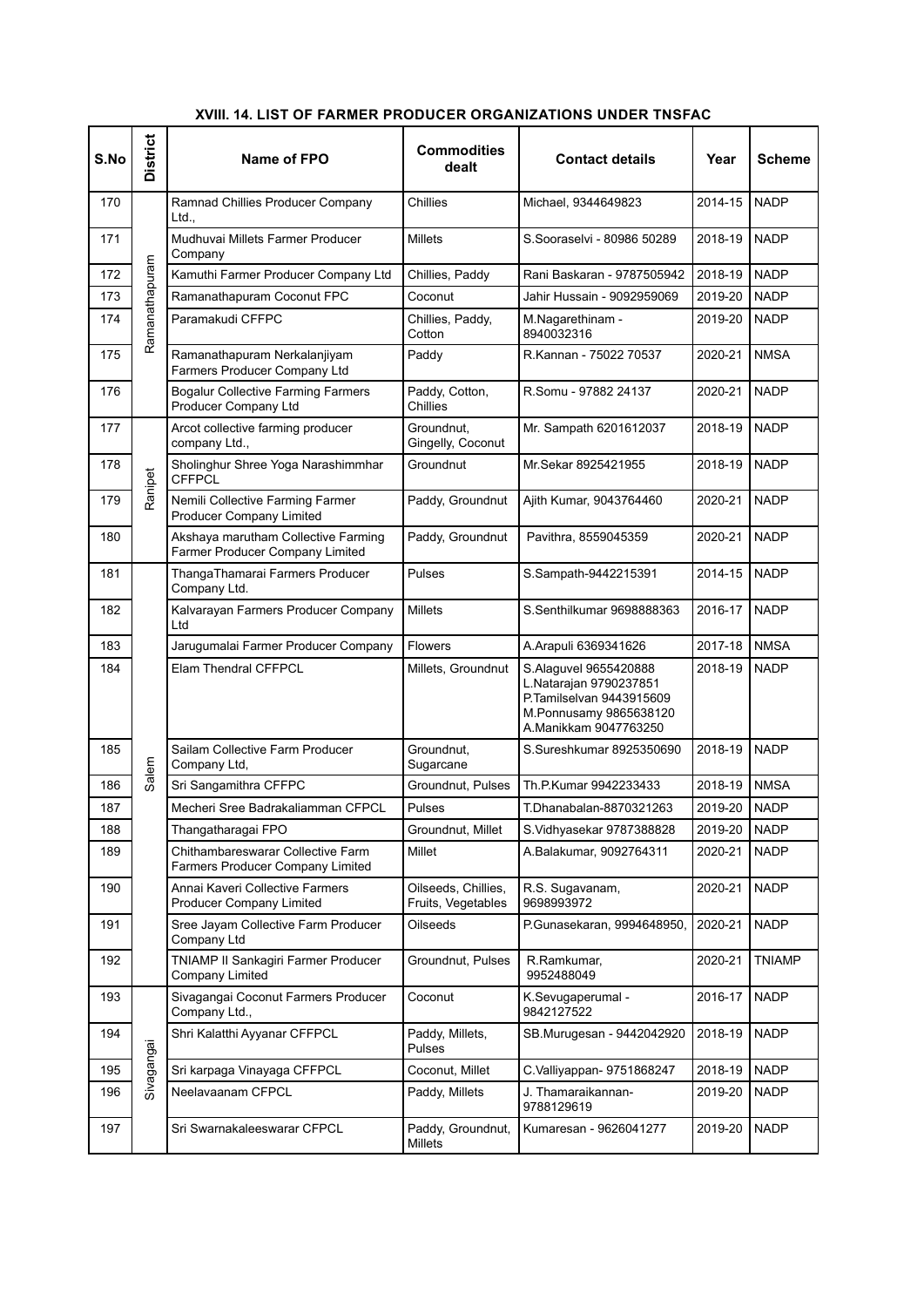| S.No | <b>District</b> | Name of FPO                                                           | <b>Commodities</b><br>dealt            | <b>Contact details</b>              | Year    | <b>Scheme</b> |
|------|-----------------|-----------------------------------------------------------------------|----------------------------------------|-------------------------------------|---------|---------------|
| 198  |                 | Sree Avudaiya Vinayagar Collective<br>Farm Producer Company Limited   | Paddy, Groundnut,<br>Coconut, Tamarind | E.Devichandravadhana,<br>9159686898 | 2020-21 | <b>NADP</b>   |
| 199  | Sivagangai      | YAAZHNILA Collective Farm Farmers<br>Producer Company Ltd             | Paddy, Groundnut                       | P.V. Thangaraj, 7602982597          | 2020-21 | <b>NADP</b>   |
| 200  |                 | Uzhavar Nanban Collective Farm<br>Farmers Producer Company Ltd        | Paddy, Coconut                         | N. Yogaprabhu, 8248965727           | 2020-21 | <b>NADP</b>   |
| 201  |                 | TNIAMP II Uppar Sivagangai Farmers<br><b>Producer Company Limited</b> | Paddy, Groundnut,<br>Vegetables        | P.Jeyaprakash, 9751482663           | 2020-21 | <b>TNIAMP</b> |
| 202  |                 | Rajarajachozhan Farmers Producer<br>Company Ltd.,                     | Pulses, Paddy                          | R. Thilagam 9843164290              | 2014-15 | <b>NADP</b>   |
| 203  |                 | Peravurani Coconut Agro Producer<br>Company Ltd.,                     | Coconut                                | Duraiselvam 9488489904              | 2016-17 | <b>NMSA</b>   |
| 204  |                 | Pattukottai CFFPCL                                                    | Coconut                                | B. Pugalselvan - 9176679900         | 2018-19 | <b>NADP</b>   |
| 205  |                 | Peravurani Marutham CFFPCL                                            | Coconut, Pulses                        | H. Abduljabbar - 9443302957         | 2018-19 | <b>NADP</b>   |
| 206  |                 | Nerkalanjiam CFFPCL                                                   | Pulses                                 | R. Baskaran - 9442871049            | 2018-19 | <b>NADP</b>   |
| 207  |                 | Thanjavur CFFPC                                                       | Pulses                                 | Karthikeyan - 9087929218            | 2018-19 | <b>NADP</b>   |
| 208  | Thanjavur       | New Delta FPC                                                         | Coconut & Pulses                       | A. Vedanayagam -<br>9500349026      | 2019-20 | <b>NADP</b>   |
| 209  |                 | Thirunadu Collective Farming Producer<br>Company Ltd                  | Coconut & Pulses                       | Jothi - 7824984675                  | 2020-21 | <b>NADP</b>   |
| 210  |                 | Kumbakonam Delta Collective Farming<br>Producer Company Ltd           | <b>Pulses</b>                          | Arunesh - 6383376070                | 2020-21 | <b>NADP</b>   |
| 211  |                 | Peravurani Ponni CFFPCL                                               | Coconut                                | N.R.R. Sachin - 9585370263          | 2020-21 | <b>NADP</b>   |
| 212  |                 | Nanthi Collective Farming Producer<br>Company Ltd                     | Pulses &<br>Sugarcane                  | Gokul - 8973169809                  | 2020-21 | <b>NADP</b>   |
| 213  |                 | TNIAMP Pragatheeshwarar FPC Ltd                                       | <b>Pulses &amp; Oilseeds</b>           | R. Vijiappadurai -<br>9786304715    | 2019-20 | <b>TNIAMP</b> |
| 214  |                 | TNIAMP Kumbakonam FPC Ltd                                             | Pulses & Oilseeds                      | R.Sivakumar- 9500423300             | 2019-20 | TNIAMP        |
| 215  |                 | Theni Coconut Producer Company Ltd.                                   | Coconut                                | S.Panneerselvam-<br>9786876372      | 2015-16 | <b>NMSA</b>   |
| 216  |                 | Penny Cuick CFFPCL                                                    | Maize, Paddy                           | K. Singaraja-9965310708             | 2018-19 | <b>NADP</b>   |
| 217  |                 | Thayagam CFFPCL                                                       | Maize, Paddy                           | Ramesh-9894387656                   | 2018-19 | <b>NADP</b>   |
| 218  |                 | Meghamalai CFPCL                                                      | Millets                                | Kanagaraj-9842590251                | 2019-20 | <b>NADP</b>   |
| 219  | Theni           | Tamil Solai Collective Farmer Producer<br>Company Limited             | Millets, Pulses                        | Thangapandi, 9585197745             | 2020-21 | <b>NADP</b>   |
| 220  |                 | Kamathenu Collective Farming Producer<br>Company Ltd                  | Millets, Pulses                        | Vikram Siddartha,<br>9894750391     | 2020-21 | <b>NADP</b>   |
| 221  |                 | TNIAMP 2019-2020 Mullainathi FPC Ltd                                  | Millets, Pulses                        | Sivanupandian-9965552238            | 2019-20 | <b>TNIAMP</b> |
| 222  |                 | TNIAMP 2019-2020 Sothupparai FPC<br>Ltd                               | Millets, Pulses                        | V.Jeyaseelan- 9943552449            | 2019-20 | <b>TNIAMP</b> |
| 223  |                 | Thiruvarur Farmers Producer Company<br>Ltd.,                          | Pulses                                 | D. Jeyagnapathi 8344550550          | 2016-17 | NMSA          |
| 224  |                 | Mannargudi Rajagopalaswamy CF FPC,                                    | Pulses                                 | T.Rajendran-9943863474              | 2018-19 | <b>NADP</b>   |
| 225  |                 | Kudavasal Collective Farms Producer<br>Company,                       | Pulses                                 | D. Rajendran-9943863474             | 2018-19 | NADP          |
| 226  | Thiruvarur      | Needamangalam CFFPC                                                   | Pulses                                 | Jeyakumar-9894454171                | 2019-20 | <b>NADP</b>   |
| 227  |                 | Thiruthuraipoondi Collective Farming<br>Producer Company Limited      | <b>Traditional Paddy</b>               | R.Poonguzhali 8870962233            | 2020-21 | NADP          |
| 228  |                 | Arooran Collective Farmings Producer<br>Company Ltd                   | Pulses                                 | M.Selvaganapathy<br>9488710274      | 2020-21 | NADP          |
| 229  |                 | South Indian FPC Ltd                                                  | Pulses                                 | Maaran-9344712446                   | 2019-20 | <b>TNIAMP</b> |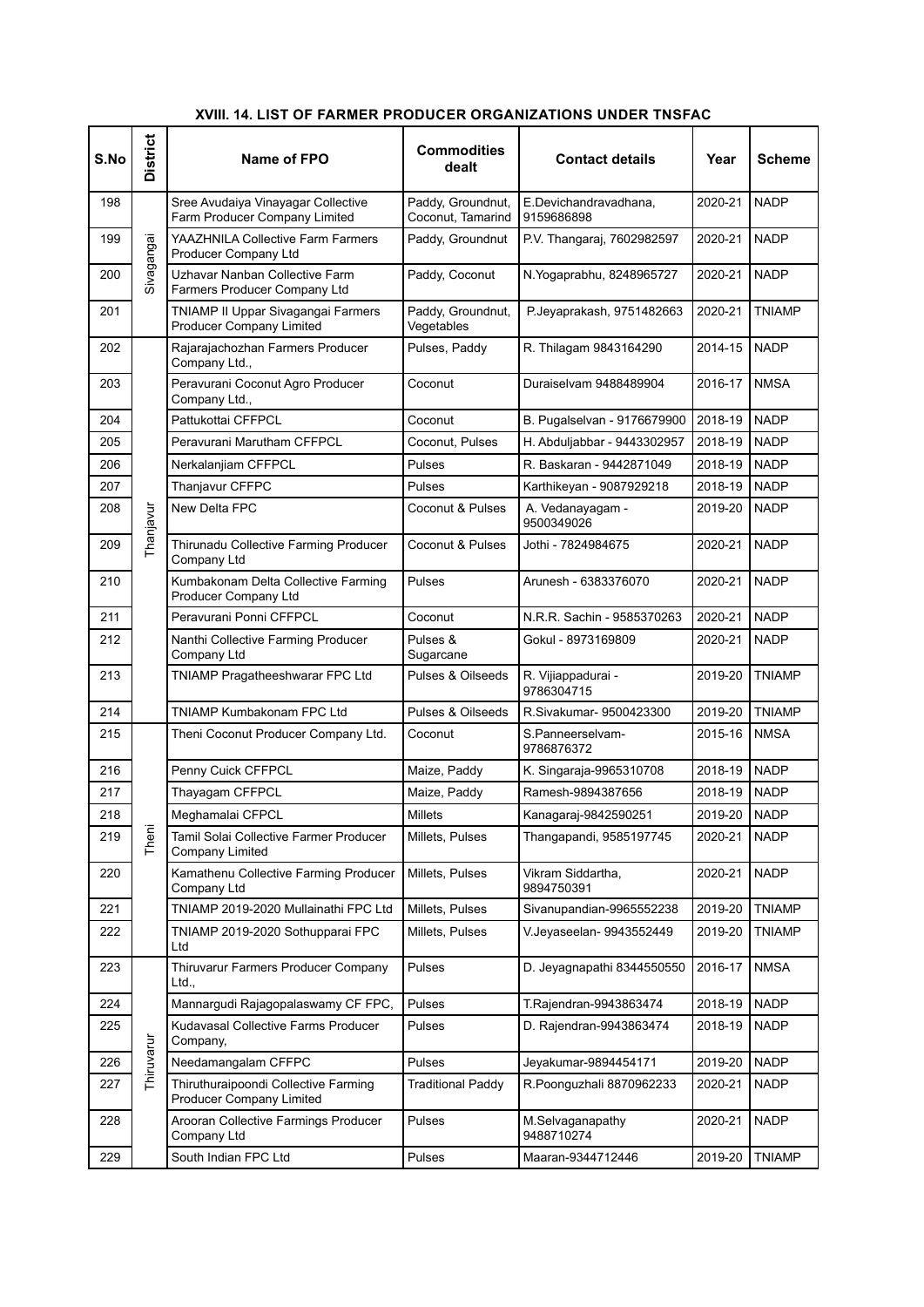| S.No | <b>District</b> | Name of FPO                                                         | <b>Commodities</b><br>dealt | <b>Contact details</b>            | Year         | Scheme        |
|------|-----------------|---------------------------------------------------------------------|-----------------------------|-----------------------------------|--------------|---------------|
| 230  |                 | Vageeswarar FPCL                                                    | Banana                      | Franklin Bala Singh<br>8608648600 | 2017-18      | <b>NADP</b>   |
| 231  |                 | Agathiyar Collective Farming Farmer<br>Producer Company Ltd         | Banana                      | Velraj, 9003352897                | 2020-21      | <b>NADP</b>   |
| 232  | Tirunelveli     | Manur Marutham Collective Farming<br>Farmer Producer Company Ltd    | Pulses                      | Sezhian, 9384256497               | 2020-21      | <b>NADP</b>   |
| 233  |                 | TNIAMP Gadana Organic Fpc Ltd                                       | Pulses                      | Anthony 7373373438                | 2019-20      | <b>TNIAMP</b> |
| 234  |                 | TNIAMP Thamira Organic Fpc Ltd                                      | Paddy, Pulses               | Antony Baskar - 7373373438        | 2019-20      | <b>TNIAMP</b> |
| 235  |                 | TNIAMP II Pachaiyaru Farmer Producer<br><b>Company Limited</b>      | Banana, Paddy               | R. Arumugam Raju &<br>9486511563  | 2020-21      | TNIAMP        |
| 236  |                 | Namakku Naam Collective Farming<br><b>FPCL</b>                      | Pulses, Millets             | Rajendran 9994071819              | 2018-19      | <b>NADP</b>   |
| 237  |                 | Pothigai Saral CFFPCL                                               | Pulses, Millets             | R.Abdul Wahab, 9944190421         | 2018-19      | <b>NADP</b>   |
| 238  |                 | Mazhaisaral Organic Fresh CFFPC                                     | Vegetables                  | V.John 9443727231                 | 2019-20      | <b>NADP</b>   |
| 239  | Tenkasi         | Amirtham Hi Tech Collective Farming<br>Farmers Producer Company Ltd | <b>Pulses</b>               | Esakiammal, 7904841118            | 2020-21      | <b>NADP</b>   |
| 240  |                 | Thenpothigai Collective Farming Farmer<br>Producer Company Ltd      | Paddy, Coconut              | Benazir, 9790189219               | 2020-21      | <b>NADP</b>   |
| 241  |                 | <b>TNIAMP II Chittar Farmer Producer</b><br>Company Limited         | Paddy, Sorghum              | Senbagaraman, 9500550084          | 2020-21      | TNIAMP        |
| 242  |                 | Muthur Maize Producer Company Ltd.                                  | Maize                       | C.Velusamy - 9944152242           | 2015-16      | <b>NADP</b>   |
| 243  |                 | Nallaru Coconut Farmer Producer<br>Company,                         | Maize, Coconut              | T.Mohanasundaram -99425<br>61343  | 2017-18      | <b>NADP</b>   |
| 244  |                 | <b>APTP Collective Farming FPCL</b>                                 | Copra                       | A.Mohankumar - 9843252015         | 2018-19      | <b>NMSA</b>   |
| 245  | Tiruppur        | Panchalinga Aruvi Collective Farming<br><b>FPCL</b>                 | Copra, Groundnut            | S.Paramasivam -<br>6383734004     | 2018-19      | <b>NADP</b>   |
| 246  |                 | Avinashi CFFPC                                                      | Groundnut                   | A.Angappan - 9787624206           | 2019-20      | <b>NADP</b>   |
| 247  |                 | Er Uzhavan Collective Farmer Producer<br><b>Company Limited</b>     | Copra                       | R.Devika - 8248411577             | 2020-21      | NADP          |
| 248  |                 | Karmegam Collective Farmers Producer<br>Company Ltd                 | Copra                       | K.K.Naveenprabhu -<br>7502080403  | 2020-21      | <b>NADP</b>   |
| 249  |                 | Ponneri Farmer Producer Company                                     | Pulses, Paddy               | N. Vijayakumar - 9444739318       | 2017-18      | <b>INADP</b>  |
| 250  |                 | Kosasthalai CFFPC                                                   | Paddy                       | C.Mani - 9840896259               | 2018-19 NADP |               |
| 251  |                 | Rathinasabhai CFFPC                                                 | Paddy, Maize                | R.Dillibabu - 9962323774          | 2018-19      | <b>NADP</b>   |
| 252  |                 | Thiruthani CFFPCL                                                   | Groundnut, Paddy            | P. S. Arumugam -9994250796        | 2018-19      | <b>NADP</b>   |
| 253  | Tiruvallur      | Vanmugil CFFPC                                                      | Groundnut, Paddy            | K. Palani - 9444059852            | 2018-19      | <b>NADP</b>   |
| 254  |                 | Araniyaru CFFPCL                                                    | Maize, Paddy                | C. Jayakumar - 9445322675         | 2019-20      | <b>NADP</b>   |
| 255  |                 | Sri Veeraragavar CFFPCL                                             | Groundnut, Paddy            | Ramesh - 9884449927               | 2019-20      | <b>NADP</b>   |
| 256  |                 | Minjur Collective Farming Farmers<br>Producer Company Ltd           | Paddy                       | Mr.A.Ajithruban, 9865417323       | 2020-21      | <b>NADP</b>   |
| 257  |                 | Poondi Dam Collective Farming Farmers<br>Producer Company Ltd       | Groundnut                   | S.Mythili, 8056408926             | 2020-21      | <b>NADP</b>   |
| 258  |                 | Jawadhu Farmer Producer Company<br>Ltd.,                            | <b>Millets</b>              | Varatharajan 9655745866           | 2014-15      | <b>NADP</b>   |
| 259  | Tiruvannamalai  | Thenpannai Farmers Producer Company<br>Ltd.,                        | Pulses                      | N. Veerapathiram,<br>8124997151   | 2014-15      | <b>NADP</b>   |
| 260  |                 | Groundnut Producer Company Ltd.,                                    | Groundut                    | Jayasankar 9943661269             | 2016-17      | <b>NADP</b>   |
| 261  |                 | Cheyyar Farmers Producer Company<br>Ltd.,                           | Groundnut, Paddy            | P.Thayalan<br>9489893972          | 2016-17      | <b>NADP</b>   |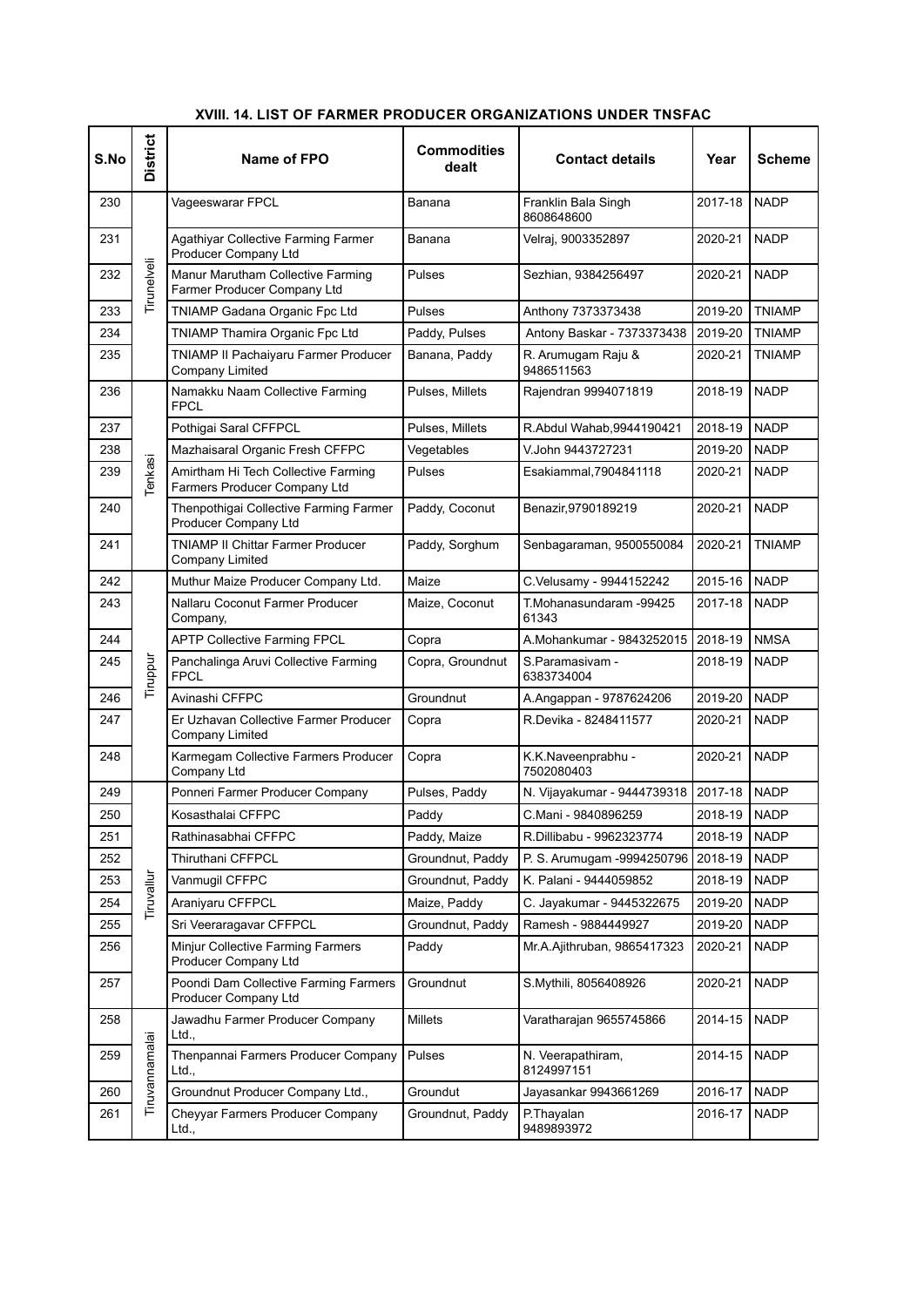| S.No | <b>District</b> | Name of FPO                                                               | <b>Commodities</b><br>dealt      | <b>Contact details</b>           | Year         | <b>Scheme</b> |
|------|-----------------|---------------------------------------------------------------------------|----------------------------------|----------------------------------|--------------|---------------|
| 262  |                 | Anakkavur Collective Farming FPCL                                         | Groundnut                        | G.Boopabalan-9843154976          | 2018-19      | <b>NADP</b>   |
| 263  |                 | <b>Chetpet CFFPCL</b>                                                     | Groundnut                        | Murugesan - 9566977385           | 2018-19      | <b>NADP</b>   |
| 264  |                 | Thurinjapuram CFFPCL                                                      | Groundnut                        | Govindasamy 9965278200           | 2018-19      | <b>NADP</b>   |
| 265  |                 | Sri Renugambal CFPCL                                                      | Groundnut,<br>Banana             | Kirupakaran 9486173273           | 2019-20      | <b>NMSA</b>   |
| 266  |                 | Chengam CFPCL                                                             | Groundnut.<br>Banana             | A.Thandapani-9047121190          | 2019-20      | <b>NADP</b>   |
| 267  | Tiruvannamalai  | Arni Collective Farming Farmer Producer<br><b>Company Limited</b>         | Groundnut                        | S.Ragulganesh, 9894443290        | 2020-21      | <b>NADP</b>   |
| 268  |                 | Kilpennathur Collective Farming Farmer<br><b>Producer Company Limited</b> | Groundnut                        | A.Arunkumar, 9994217529          | 2020-21      | <b>NADP</b>   |
| 269  |                 | Kalasapakkam Collective Farmer<br><b>Producer Company Limited</b>         | Groundnut                        | V.Sathishkumar, 8610207233       | 2020-21      | <b>NADP</b>   |
| 270  |                 | Vembakkam Collective Farming Farmer<br><b>Producer Company Limited</b>    | Groundnut                        | M.Anubukkarasan,<br>7094030100   | 2020-21      | <b>NADP</b>   |
| 271  |                 | TNIAMP II Aalaiyaru Farmer Producer<br>Company Limited                    | Groundnut, Pulses                | M.Aminkhan<br>9943288304         | 2020-21      | TNIAMP        |
| 272  |                 | Tamil Nadu Banana Producer Company<br>Ltd.,                               | Banana                           | Mr.A.P.K.Karrupiah<br>9443866001 | 2014-15      | <b>NADP</b>   |
| 273  |                 | Trichy Pasumai Groundnut Producer<br>Company Ltd.,                        | Groundnut                        | N. Chandrasek-<br>ar-8870094491  | 2016-17      | <b>NADP</b>   |
| 274  |                 | Tiruchirapalli Malaikottai Collective FPC<br>Limited                      | Paddy                            | Mr.Chakaravarthi -<br>7373645890 | 2018-19      | <b>NADP</b>   |
| 275  |                 | Tiruchirapalli Horticultural Collective FPC<br>Limited                    | Small Onion &<br>Banana          | Mr.J.Anantharaman<br>9944282827  | 2018-19      | <b>NADP</b>   |
| 276  |                 | Vasantham CFFPC                                                           | Small Onion &<br>Paddy           | Mr.S.Anbalagan-9786438118        | 2019-20      | <b>NADP</b>   |
| 277  | Trichy          | <b>TNIAMP II Manvasam Farmer Producer</b><br><b>Company Limited</b>       | Paddy, Banana,<br><b>Millets</b> | Durairaj, 7373886441             | 2020-21      | <b>TNIAMP</b> |
| 278  |                 | TNIAMP II Thuraiyur Farmer Producer<br><b>Company Limited</b>             | Small Onion                      | Suresh, 9965895218               | 2020-21      | <b>TNIAMP</b> |
| 279  |                 | TNIAMP II Pullambadi Farmer Producer<br>Company Limited                   | Maize, Cotton                    | Tamilarasi, 9150100666           | 2020-21      | <b>TNIAMP</b> |
| 280  |                 | Manaparai Collective Farming Farmer<br>Producer Company Ltd               | Groundnut                        | Elakkiya, 6385648416             | 2020-21 NADP |               |
| 281  |                 | Lalgudi Thendral Collective Farming<br>Farmer Producer Company Ltd        | Banana, Paddy                    | P. SINDUJA, 8973869829           | 2020-21      | NADP          |
| 282  |                 | Marungapuri Collective Farming Farmer<br>Producer Company Ltd             | Millets, Groundnut               | S. Keerthana, 904201682          | 2020-21      | <b>NADP</b>   |
| 283  |                 | TNIAMP Trichy FPC Ltd                                                     | Groundnut                        | Arokiyadhass -9443797223         | 2019-20      | <b>TNIAMP</b> |
| 284  |                 | V.Pudur Pulses Producer Company Ltd.,                                     | Chillies, Pulses,<br>Oilseeds    | Ellappan 6380171938              | 2014-15      | <b>NADP</b>   |
| 285  |                 | Kayatar kovilpatti CFFPCL                                                 | Maize & Pulses                   | Mr.Suthanthira raj<br>9600912290 | 2018-19      | <b>NADP</b>   |
| 286  |                 | Thiruchendur CFFPC                                                        | Banana, Coconut<br>& Paddy       | Sugumar, 9942077773              | 2019-20      | <b>NADP</b>   |
| 287  | Tuticorin       | Pasuvai Sangamam Collective Farm<br><b>Producer Company Limited</b>       | Chillies, Maize &<br>Pulses      | Malaikani - 9087955591           | 2020-21      | <b>NADP</b>   |
| 288  |                 | Korkai Collective Farm Farmer Producer<br>Company Limited                 | Paddy & Banana                   | Santhanalakshmi -<br>8524858771  | 2020-21      | <b>NADP</b>   |
| 289  |                 | TNIAMP Thamiraparani Pasumai FPC Ltd                                      | Paddy & Banana                   | Muthuraj 9994056225              | 2019-20      | <b>TNIAMP</b> |
| 290  |                 | TNIAMP Porrunai Fpc Ltd                                                   | Paddy & Banana                   | Dasan chelladurai<br>9486213469  | 2019-20      | <b>TNIAMP</b> |